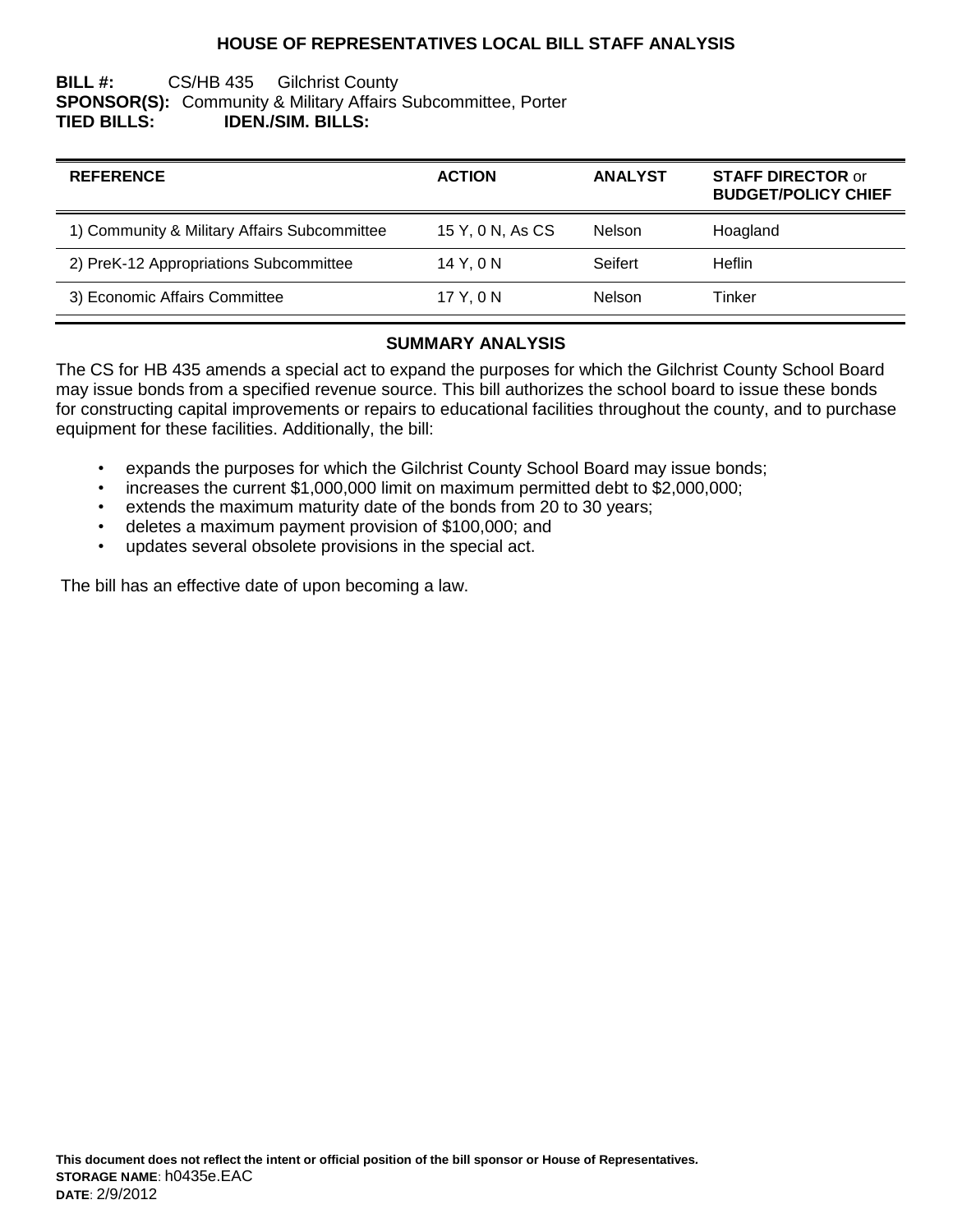## **FULL ANALYSIS**

## **I. SUBSTANTIVE ANALYSIS**

## A. EFFECT OF PROPOSED CHANGES:

### **Present Situation**

#### School Board Funding of Capital Outlay Projects

School districts have a number of mechanisms available for financing capital outlay,<sup>1</sup> including Public Education Capital Outlay (PECO) funds,<sup>2</sup> the Discretionary Capital Outlay Levy (a statutorilyauthorized discretionary property tax that school boards may levy without approval of the electorate), $3$ the School Capital Outlay Surtax (more commonly known as the school half-cent sales tax),<sup>4</sup> and the Capital Outlay & Debt Service Fund (derived from proceeds from the first sale of motor vehicle license  $t$ ags). $5$ 

Additionally, school districts are authorized to sell general obligation bonds for capital outlay projects to be repaid from local property taxes.<sup>6</sup> In general, it is the duty of a district school board to plan the school financial program of the district so that, insofar as practicable, needed capital outlay expenditures can be made without the necessity of issuing these bonds.<sup>7</sup>

School districts also may issue revenue bonds, that is, bonds payable from a particular stream of revenue, such as state-shared funds which are available to a board, to fund capital outlay projects.

#### "Racetrack Funds"

Pursuant to s. 212.20(6)(d)6.a., F.S., in each fiscal year, \$29,915,500 in sales tax proceeds is divided among the 67 counties of the state. Thus, each county annually receives \$446,500. This distribution specifically is in lieu of funds distributed from the Pari-mutuel Wagering Trust Fund under s. 550.135, F.S., prior to July 1, 2000. Any subsequent distribution of these "racetrack funds" to other governmental entities within a county is governed by special act or local ordinance.

#### Gilchrist County School Board

Gilchrist County is a small and rural school district with a total of approximately 2,700 students attending two elementary schools (Bell and Trenton Elementary), and two combination middle/high schools (Bell and Trenton High).<sup>8</sup> Currently, pursuant to ch. 90-467, L.O.F., the Gilchrist County School Board is authorized to implement a program to construct classrooms at Bell High School. To finance this construction, the school board may issue bonds in one or more series in an aggregate principal amount not to exceed \$1,000,000 to pay for all or a portion of the costs. The cost of the project for which the bonds may be issued includes: the cost of acquiring, constructing, installing and equipping the classrooms; the cost of real property acquired for the project; and legal, engineering, fiscal and architectural fees. The school board must specify the rates of interest of the bonds and the dates of maturity of the bonds, which may not exceed 20 years.

 $\overline{a}$ 

<sup>&</sup>lt;sup>1</sup>Capital outlay includes fixed assets or real property: land, new buildings, additions to buildings, replacement of buildings, and remodeling of real property that materially extends its useful life or materially improves or changes its functional use, for example. Operating capital outlay includes tangible personal property of a non-expendable nature, with a normal life expectancy of one year or more, such as equipment, library books for a new school, science lab equipment, and fixtures. *See*, s. 216.011, F.S.

<sup>&</sup>lt;sup>2</sup> See, the Florida Department of Education's Capital Outlay Manual, www.fldoe.org/edfacil/oef/pdf/capitaloutlaymanual06.pdf.

<sup>3</sup> *See,* ss. 1011.71(2) and 1013.31, F.S.

<sup>4</sup> *See*, s. 212.055(6)(a), F.S.

<sup>5</sup> *See*, s. 320.20(1), F.S.

 $6$  The authority for the issuance of these bonds and the repayment from local property taxes is s. 9, Art. VII of the State Constitution, s. 200.001(3)(e), F.S., and ss. 1010.40-1010.55, F.S.

<sup>&</sup>lt;sup>7</sup> Section 1010.41, F.S.

 $8 \frac{\text{http://www.gilchristschools.schoolfusion.us/}}{\text{http://www.gilchristschools.schoolfusion.us/}}$  site last visited on January 12, 2012.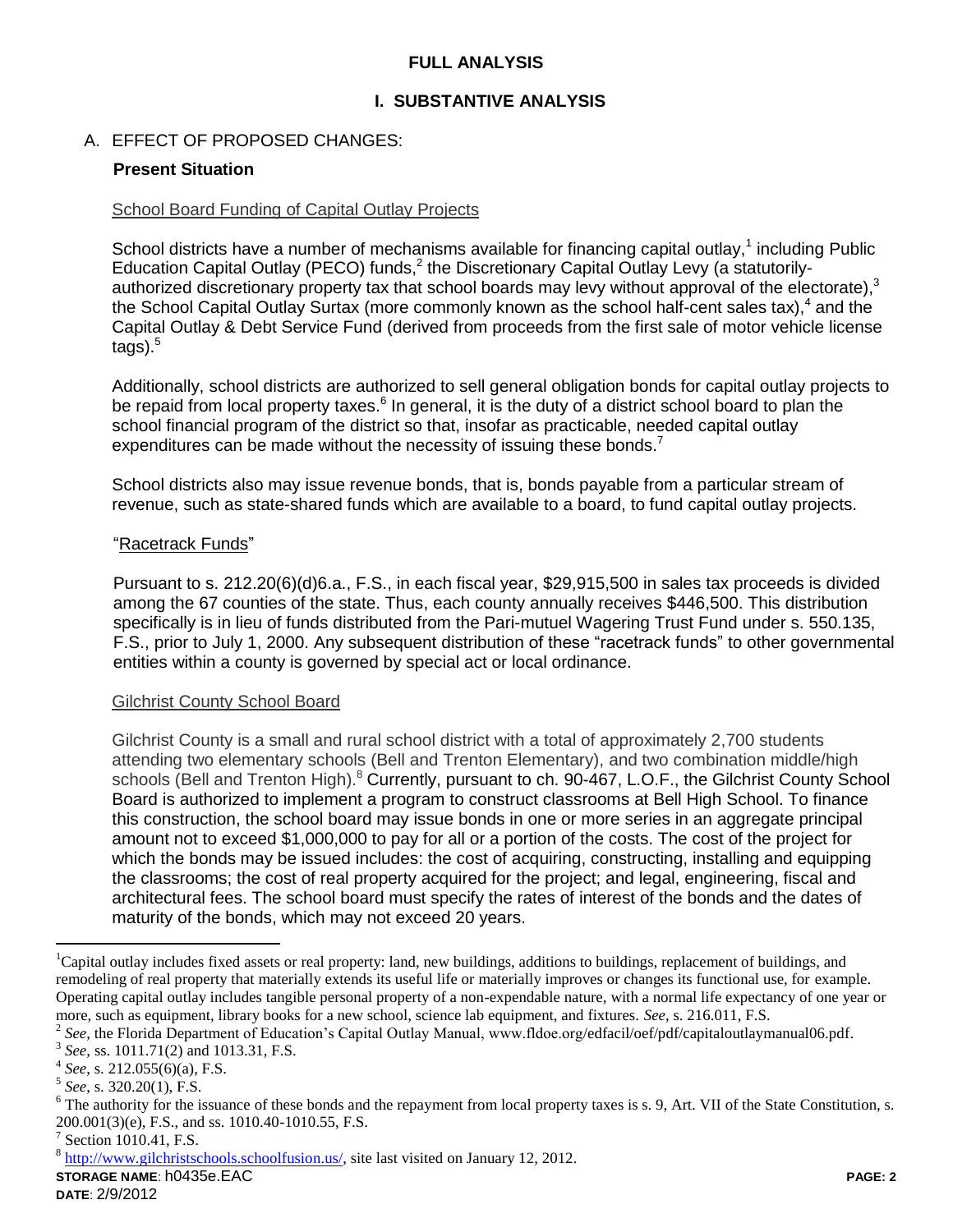When bonds issued by the school board pursuant to ch. 90-467, L.O.F, are outstanding, the board must annually pledge \$100,000 of the portion of the "racetrack moneys and jai alai fronton moneys" that accrue to Gilchrist County pursuant to chs. 550 and 551, F.S.,  $9$  and are annually allocated to the school board. The board is required to pay the principal, premium and interest on the bonds from these moneys and any other moneys legally available for that purpose.

Chapter 63-942, L.O.F, as amended by ch. 90-467, L.O.F., currently provides that "all racetrack and jai alai fronton moneys" annually accruing to the credit of Gilchrist County under chs. 550 and 551, F.S., must be allocated and distributed as follows:<sup>10</sup>

- the first \$2,000 to the board of county commissioners to be used for hospitalization of the indigents of the county; and
- if any annual accrual remains:
	- $\circ$  five percent to the Gilchrist County park board for the establishment or maintenance for public parks;
	- $\circ$  three percent to the City of Trenton for the purposes of public health, police and fire protection, drainage, and repair and paving of streets;
	- $\circ$  one percent to the City of Bell for the use and benefit of the city;
	- $\circ$  with the balance to be divided equally between the Gilchrist County School Board and the board of county of commissioners if such balance is equal to or greater than \$200,000. If the balance of the annual accrual is less than \$200,000, the school board must be allocated \$100,000 of the balance and the remaining balance must be allocated to the board of county commissioners.

Each year, the Gilchrist County School Board receives a distribution of \$202,248<sup>11</sup> under this formula.

# **Effect of Proposed Changes**

The CS for HB 435 amends ch. 90-467, L.O.F., to expand the purposes for which the Gilchrist County School Board may issue bonds by removing the references to classrooms for Bell High School,<sup>12</sup> and authorizing the school board to finance and refinance educational facilities and equipment throughout the district. Thus, the school board will be able to finance projects for any school under its purview. The bill specifically authorizes the school board to issue bonds to pay for the cost of constructing capital improvements or repairs to educational facilities and to purchase equipment for educational facilities located within Gilchrist County.

Additionally, the bill:

- increases the current \$1,000,000 limit on maximum permitted debt to \$2,000,000;
- expands the maximum maturity date for the bonds from 20 to 30 years;
- removes an outdated provision requiring the school board to designate a bank or trust company as the place where bonds are redeemed;
- deletes an obsolete provision referring to bond "coupons," which are no longer used;
- clarifies the methods by which bonds may be sold either at public or private sale by specifying that such bonds may be sold by competitive or negotiated sale; and
- provides greater flexibility to the school board with regard to its maximum permitted payment in  $\bullet$ that it deletes language specifying an annual \$100,000 pledge of the funds it accrues pursuant to s. 212.20(6)(d)6.a, F.S., replacing it with a requirement that the school board annually pledge "all or a portion of" such moneys.

 $\overline{a}$ 

 $9^9$  Section 551.10, F.S., before its repeal by ch. 92-348, L.O.F., provided for the disbursement of fronton funds pursuant to existing laws relating to the disposition of funds derived from the operation of racetracks.

<sup>&</sup>lt;sup>10</sup> Section 1 of ch. 63-942, L.O.F., as amended by chs. 65-1221, 67-985, 72-550, 77-559, 78-511 and 90-467, L.O.F.

 $^{11}$  Profiles of Florida School Districts, http://www.fldoe.org/fefp/profile.asp

 $12$  The Bell High School construction was completed in November of 1993, and the board currently carries no debt associated with this project.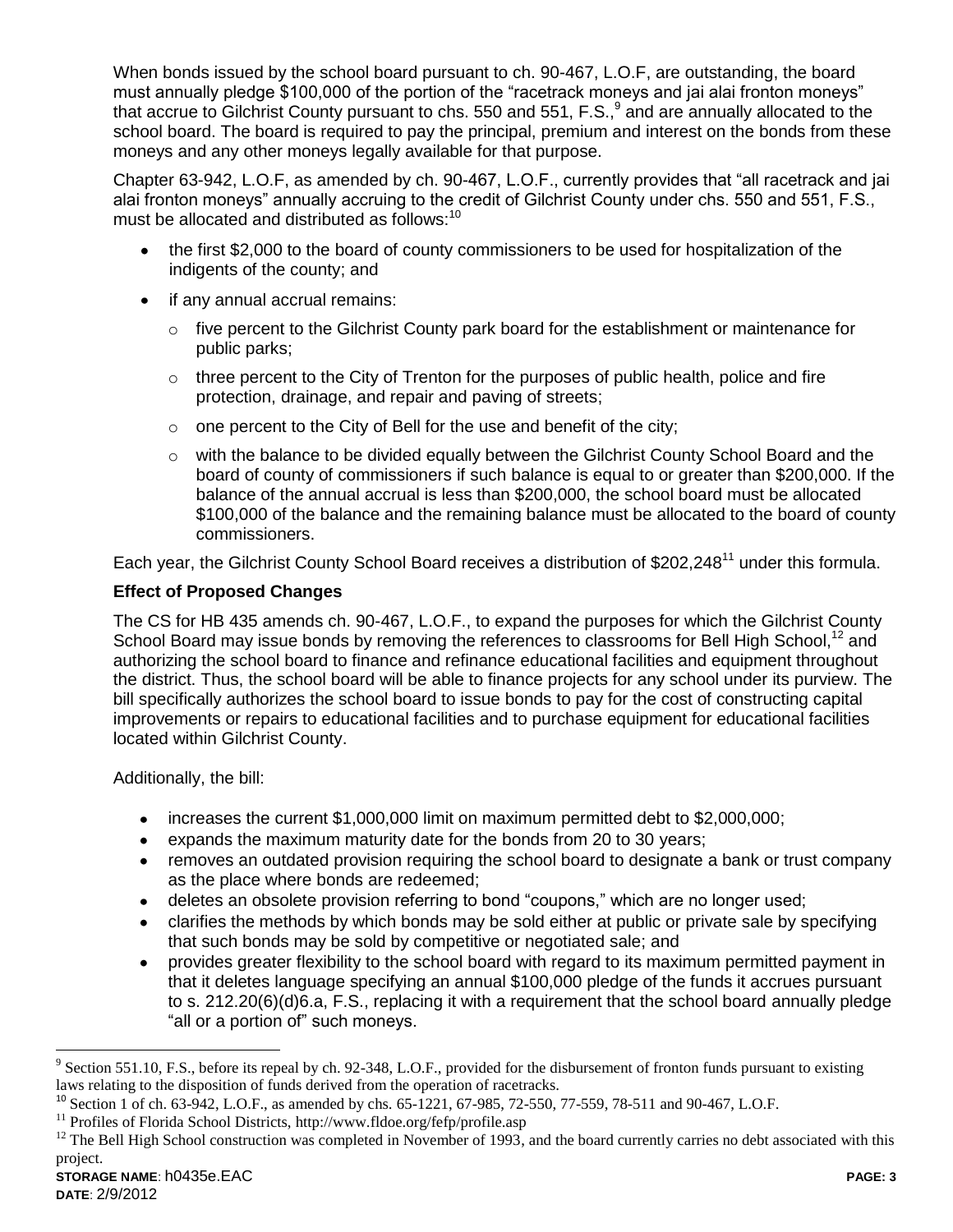These changes will allow the school board to proceed with a project to build a "cafetorium" (cafeteria/auditorium) at Trenton High School, as well as future necessary projects without the need to continually request that the Legislature amend its special act. It is noted that the Legislature has provided various other small counties with similar, and greater, authority,<sup>13</sup> even in cases where the county receives a lesser amount of annual distributions:

ch.78-510, L.O.F., provides the Franklin County School Board with a maximum permitted debt of \$4,700,000, with no maximum permitted payment and a maximum maturity limit of 40 years;

ch.71-658, L.O.F., provides the Hamilton County School Board with a maximum permitted debt of \$1,500,000, with no maximum permitted payment and a maximum maturity limit of 30 years;

ch. 78-517, L.O.F., provides the Hardee County School Board with a maximum permitted debt of \$2,700,000, a \$187,375 maximum permitted payment and a maximum maturity limit of 30 years;

ch. 70-781, L.O.F., provides the Levy County School Board with a maximum permitted debt of \$2,000,000, with no maximum permitted payment and a maximum maturity limit of 30 years; and

ch. 78-554, L.O.F, provides the Madison County School Board with a maximum permitted debt of \$2,500,000, with no maximum permitted payment and a maximum maturity limit of 30 years.

The CS for HB 435 also updates language referring to racetrack and jai alai fronton moneys to reflect the distribution of sales tax proceeds pursuant to s. 212.20(6)(d)6.a., F.S.

The bill has an effective date of upon becoming law.

B. SECTION DIRECTORY:

Section 1: Amends ch. 90-467, L.O.F., relating to the Gilchrist County School Board.

Section 2: Amends ch. 63-942, L.O.F., as amended by ch. 90-467, L.O.F., relating to funds annually accruing to Gilchrist County.

Section 3: Provides an effective date.

## **II. NOTICE/REFERENDUM AND OTHER REQUIREMENTS**

- A. NOTICE PUBLISHED? Yes [x] No []
	- IF YES, WHEN? December 15, 2001
	- WHERE? The *Gilchrist County Journal*, a weekly newspaper of general circulation, published in Gilchrist County, Florida.
- B. REFERENDUM(S) REQUIRED? Yes [] No [x]

IF YES, WHEN?

C. LOCAL BILL CERTIFICATION FILED? Yes, attached [x] No []

 $\overline{a}$ 

 $^{13}$  It is noted that the school board of one of the least populated counties in this state, Lafayette, was authorized by ch. 78-542, L.O.F., to carry a maximum permitted debt of \$1,500,000, and has a maximum permitted payment of \$100,000.